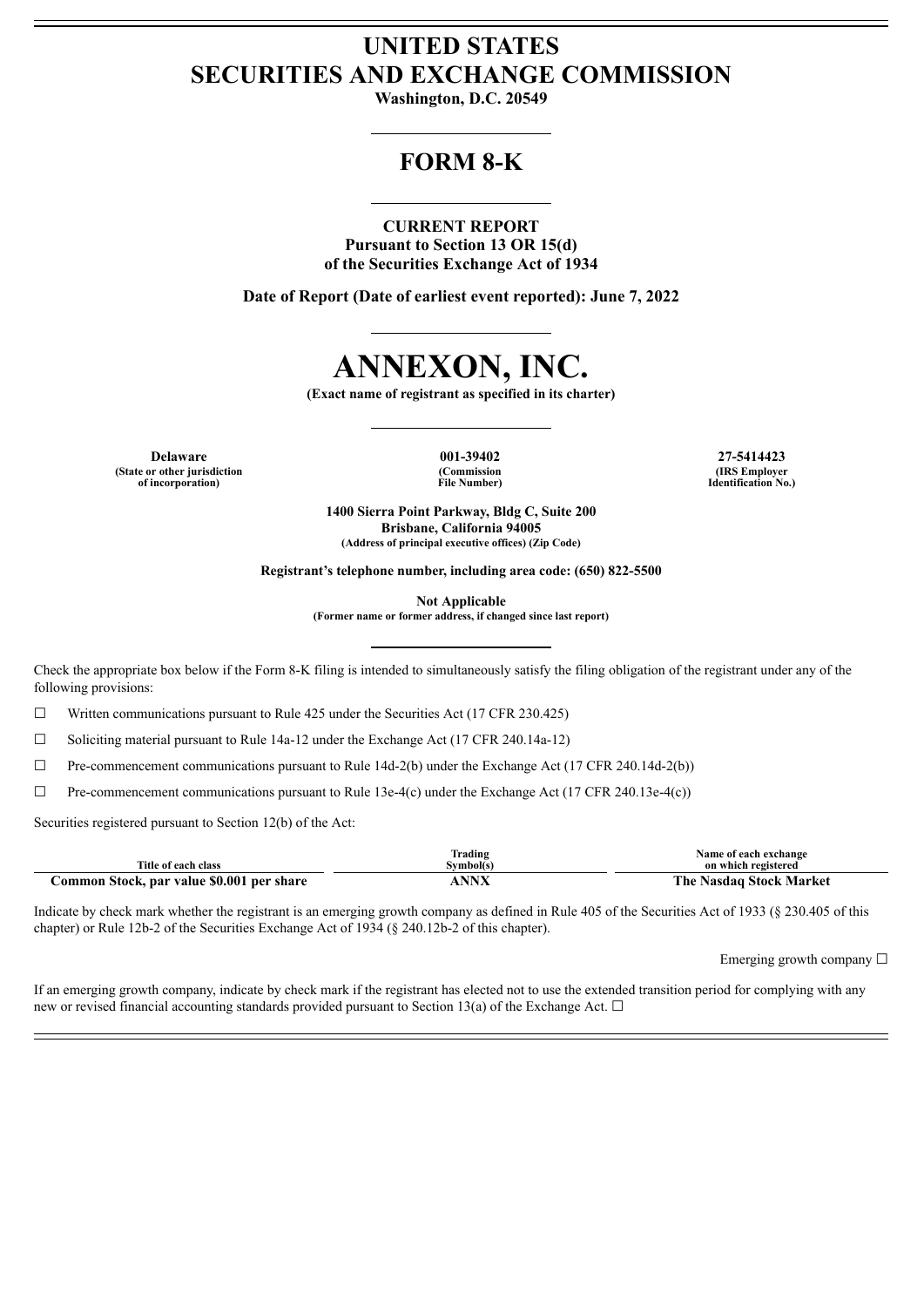# **Item 8.01. Other Events.**

On June 7, 2022, Annexon, Inc. announced final data from its open-label Phase 2 clinical trial of ANX005 in patients with Huntington's disease. A copy of the press release announcing the final data is filed as Exhibit 99.1 hereto and is incorporated by reference herein.

## **Item 9.01. Financial Statements and Exhibits.**

| Exhibit No. | Description                                                 |
|-------------|-------------------------------------------------------------|
| 99.1        | Press Release dated June 7, 2022.                           |
| 104         | Cover Page Interactive Data File, formatted in inline XBRL. |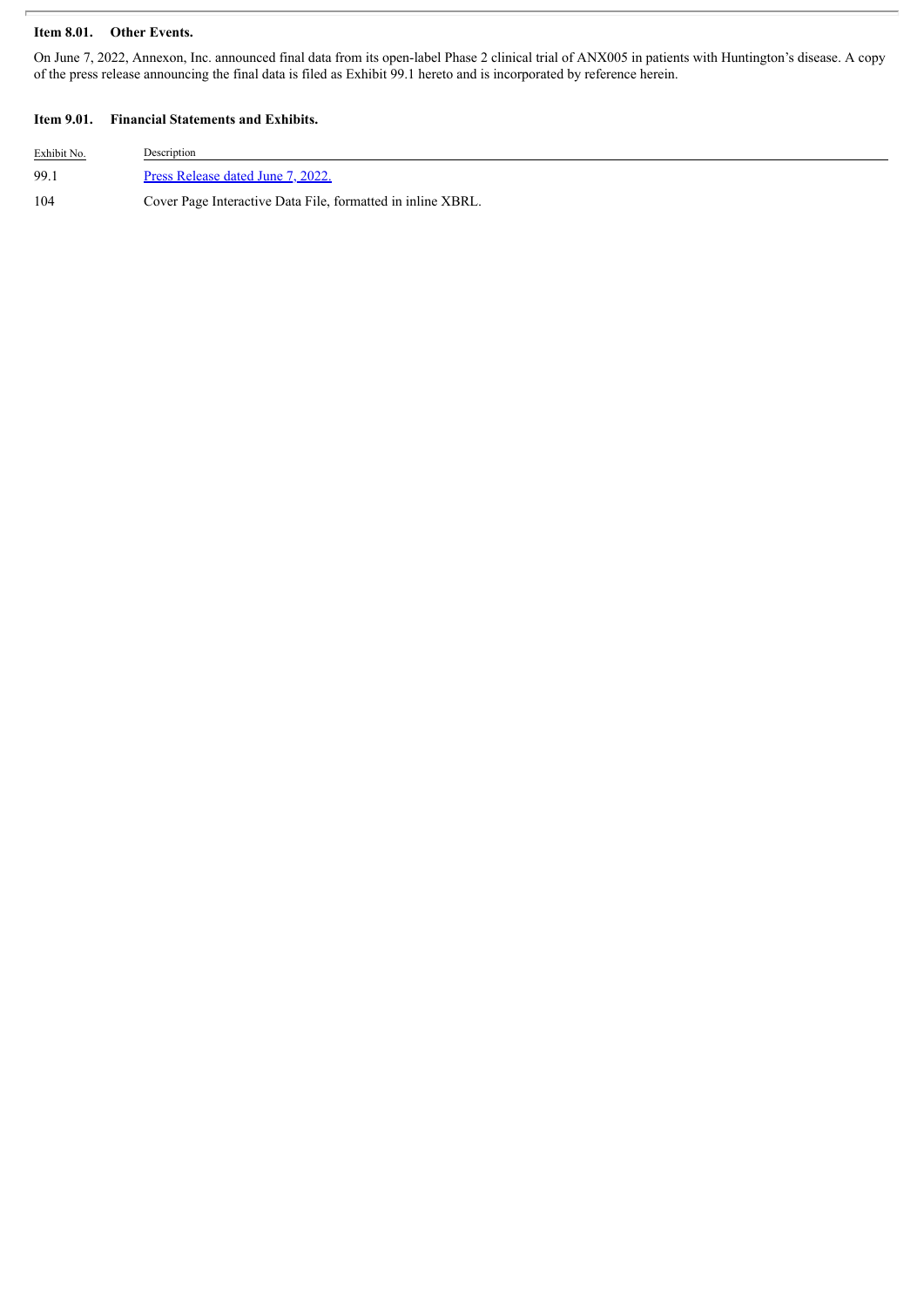**SIGNATURES**

Pursuant to the requirements of the Securities Exchange Act of 1934, the Registrant has duly caused this report to be signed on its behalf by the undersigned hereunto duly authorized.

Dated: June 7, 2022 **Annexon, Inc.**

By: /s/ Jennifer Lew

Jennifer Lew Executive Vice President and Chief Financial Officer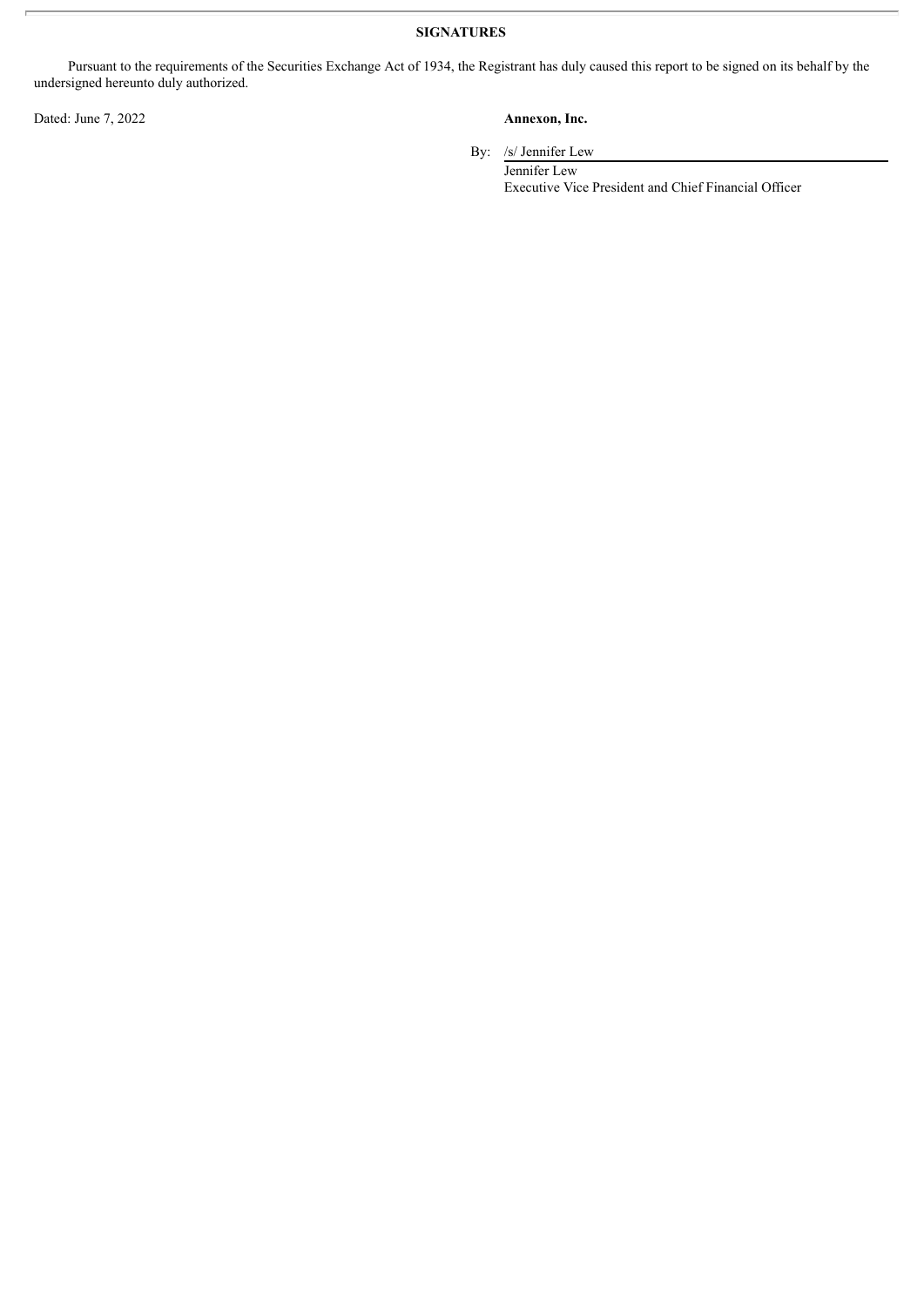

#### <span id="page-3-0"></span>Annexon Biosciences Reports Phase 2 Clinical Trial Results Demonstrating Upstream Classical Complement Inhibition Associated with **Clinical Benefit in Huntington's Disease**

*ANX005 Demonstrated Full C1q Target Inhibition and Was Generally Well-Tolerated*

*Disease Progression Stabilized in Overall Patient Population Through the Nine-month Study*

Rapid Improvement in Clinical Outcome Measures Maintained in Patients with High Baseline Complement Activity Through the Nine-month Study

#### *Company to Host Conference Call Today at 8:00 a.m. ET*

**BRISBANE, Calif., June 7, 2022** - Annexon, Inc. (Nasdaq: ANNX), a clinical-stage biopharmaceutical company developing a new class of complement medicines for patients with classical complement-mediated autoimmune, neurodegenerative and ophthalmic disorders, today announced promising, final data from its open-label Phase 2 clinical trial of ANX005 in patients with Huntington's disease (HD).

HD is a fatal, progressive movement disorder that affects approximately 80,000 people globally, with about 300,000 people who are at-risk of inheriting the disease-causing gene. Annexon's unique approach to tackle HD targets C1q, the initiating molecule of the classical complement pathway, to slow or halt classical complement diseases. In neurodegenerative diseases like HD, C1q inappropriately recognizes and tags functioning synapses necessary for normal brain health by activating and amplifying complement components that cause neuroinflammation, synapse damage and ultimately synapse loss. ANX005 is designed to fully block C1q and the entire classical complement pathway with the aim of preserving functioning synapses to slow or halt neurodegeneration.

"Huntington's disease is a devastating condition, with no cure or approved disease-modifying treatments available," said Edward Wild, FRCP, Ph.D., professor of neurology at University College London, consultant neurologist at the National Hospital for Neurology and Neurosurgery in London's Queen Square, and associate director of UCL Huntington's Disease Centre. "The apparent continued stabilization of clinical function over nine months is notable, and generally not expected in a progressive disease like HD. Moreover, the evidence of sustained improvement observed in patients with elevated baseline complement activity coupled with the benefit-risk profile demonstrated by ANX005 through the nine-month study underscore the potential of complement inhibition as a promising therapeutic mechanism for this difficult disease."

#### **ANX005 Phase 2 Target Engagement, Efficacy and Biomarker Results**

The Phase 2 multi-center, open-label clinical trial evaluated ANX005 administered intravenously for a six-month dosing period in patients with, or at risk for, early manifest HD, followed by a three-month follow-up period. The primary outcome measures of the study were the safety and tolerability of ANX005; the pharmacokinetics (PK) of ANX005, as measured by serum and CSF concentrations; and pharmacodynamics (PD) effects, as measured by C1q, C4a and NfL serum and CSF concentrations. The study enrolled a total of 28 patients, of whom 23 completed both six-months of treatment and subsequent three-month follow-up period. The Phase 2 results reported today include efficacy data as measured by Composite Unified Huntington's Disease Rating Scale (cUHDRS) and Total Functional Capacity (TFC), PK and PD data and NfL for those 23 patients, and safety data for all 28 patients enrolled.

Final data showed:

• Treatment with ANX005 led to complete and durable target engagement of C1q in both serum and CSF throughout the treatment period and well into the follow-up period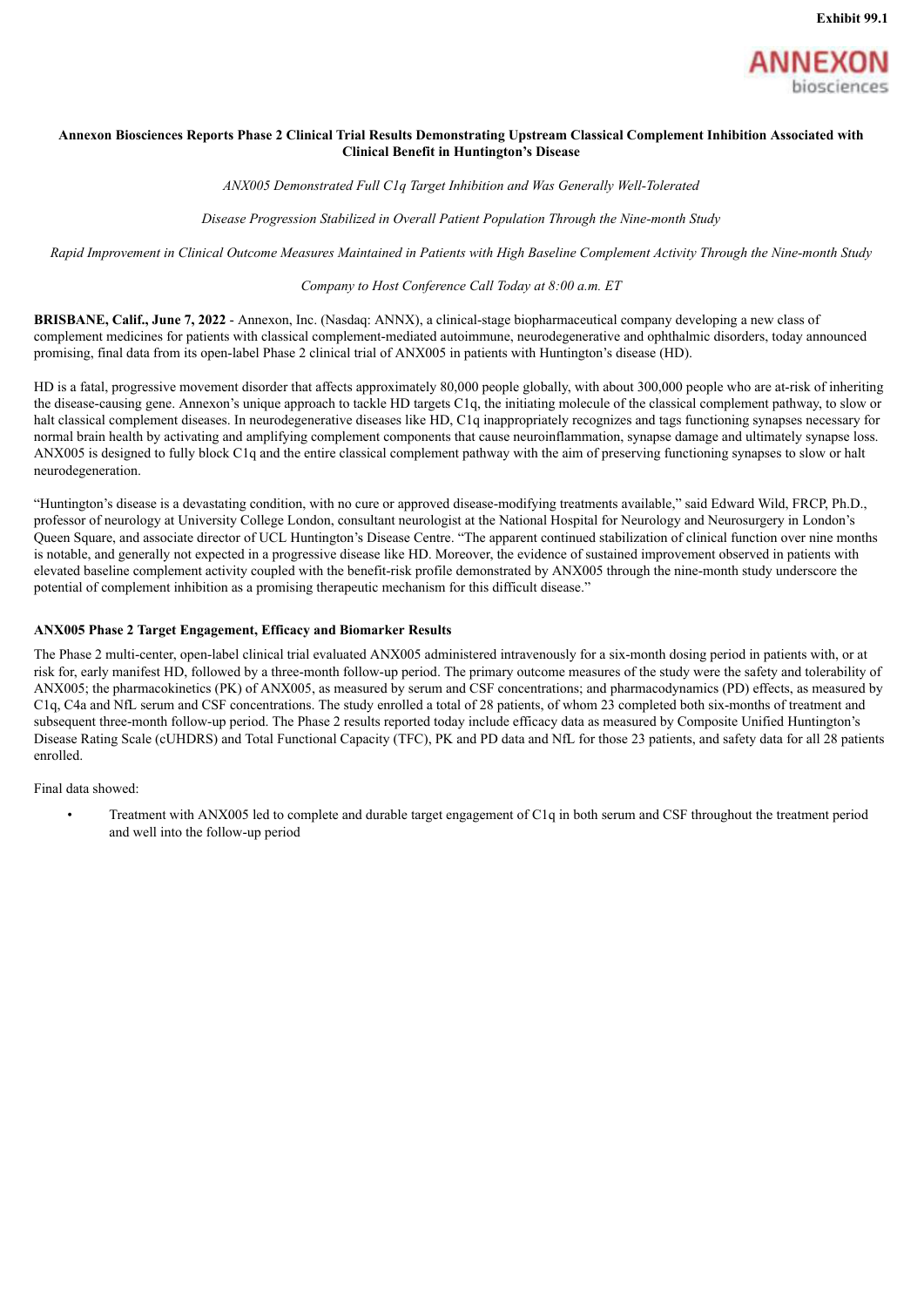

- Disease progression was stabilized in the overall HD patient population for the entire nine months of the study, as assessed by both cUHDRS and TFC, the two primary clinical measurement scales for HD
	- In contrast, published natural history data show that HD patients are expected to experience decline over nine months as their disease progresses
- HD patients with higher baseline complement activity, as measured by elevated levels of C4a in CSF, demonstrated a rapid clinical benefit, as assessed by both cUHDRS and TFC, that was sustained over the entire nine months of the study
	- Improvement in cUHDRS and TFC in HD patients with higher baseline complement was evident six weeks after dosing initiation and was maintained over nine months through the on-treatment and follow-up periods
	- Plasma and CSF NfL levels remained generally consistent through the nine-month study, and were comparable to NfL levels described in published natural history data for HD patients1
		- Published data suggest that in slowly progressive neurodegenerative diseases like HD, synapse loss is associated with progressive functional decline, and precedes the loss of neurons2 and increase in NfL, a biomarker of neuronal loss3

#### **ANX005 Phase 2 Safety Results**

ANX005 was generally well-tolerated throughout the trial, with no change in safety results from the interim findings previously reported. To date, ANX005 has been evaluated and generally well-tolerated in trials that have enrolled more than 170 patients across multiple indications.

Findings from the Phase 2 clinical trial in HD showed (n=28):

- Transient first dose-associated infusion-related reactions were the most common adverse events (AEs) reported
- No cases of serious infection were observed, and there were no deaths during study
- Five patients discontinued ANX005 treatment, two of which were unrelated to treatment. Three discontinuations were determined to be potentially drug-related, and all three cases improved or resolved after ANX005 treatment was discontinued:
	- A total of two drug-related SAEs were reported: one event of systemic lupus erythematosus, which completely resolved with dosing cessation, and one event of idiopathic pneumonitis (noninfectious), which improved after dosing cessation
	- One patient experienced an AE of hemolytic anemia that remained asymptomatic and completely resolved after dosing cessation
	- All three cases were observed in patients with elevated antinuclear antibody (ANA) titers at baseline. No patient with normal ANA titers at baseline developed a SAE, experienced autoimmune-associated complications or discontinued the study

"We are very encouraged by these final data with ANX005, which provide significant insights into our mechanism of action for a chronic neurodegenerative disease where the role of classical complement has been well-characterized," remarked Douglas Love, Esq., president and chief executive officer of Annexon. "The totality of the data, including robust and sustained C1q inhibition, clear impact on clinical

<sup>1</sup> Tabrizi 2019 and Rodrigues 2020

<sup>2</sup> Delva, et al., Neurology, 2021; Albin, et al., Ann Neurol, 1991; Gomez-Tortosa, Ann Neurol, 1991

<sup>3</sup> Rodrigues et al., Sci. Transl. Med. 12, eabc2888 (2020)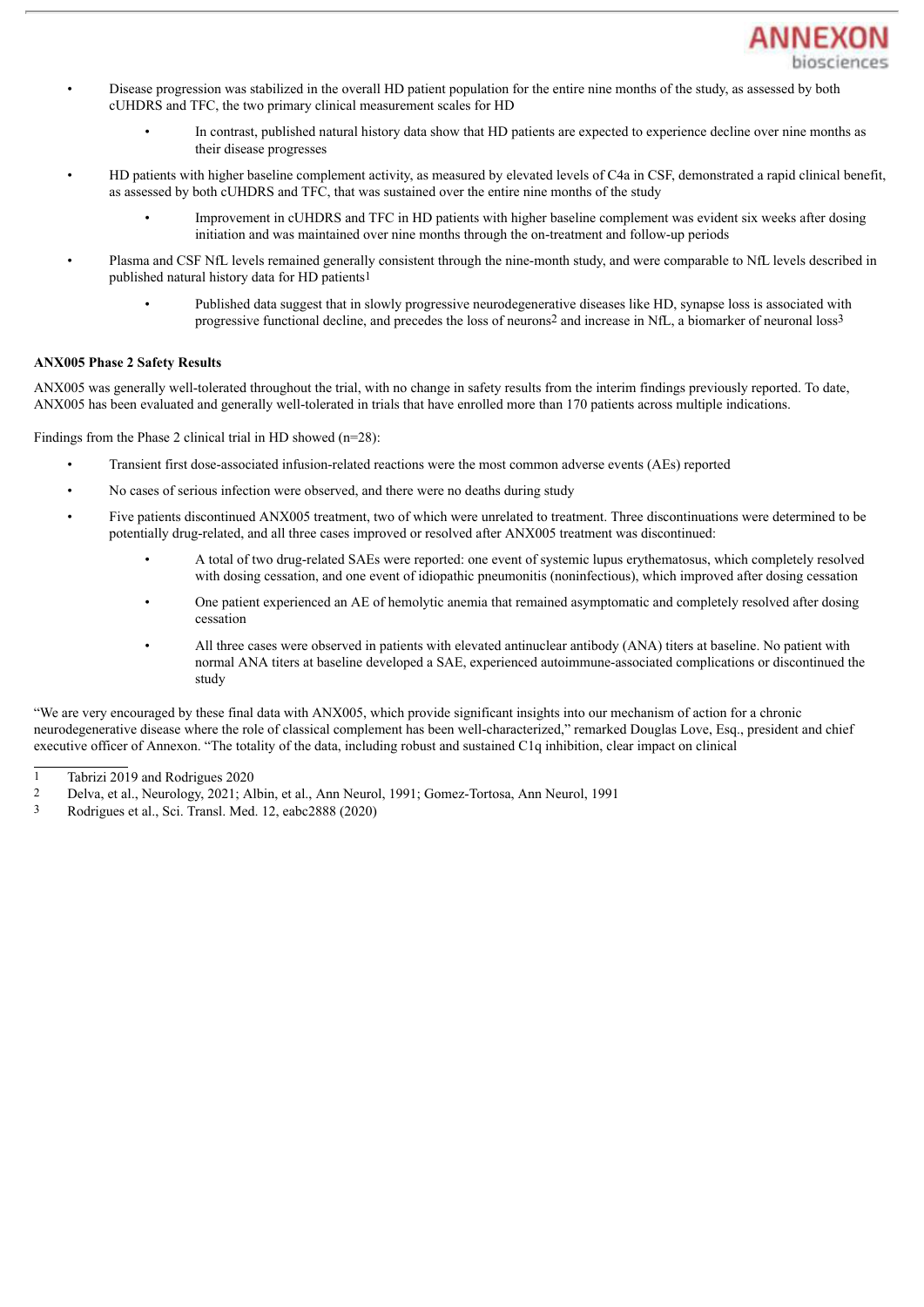

outcomes, and favorable safety results observed, strongly support the potential for ANX005 to treat patients with HD. We are particularly encouraged that patients with higher complement activity may be more likely to respond to anti-C1q therapy. Based on these results, we look forward to engaging with regulatory authorities to assess the opportunity for a well-controlled trial in HD leveraging a mechanistically compelling precision medicine approach. Our mission is to deliver game-changing treatments to patients, and these data bring us an important step closer to achieving our objective."

#### **Conference Call Information**

Annexon management will host a conference call today at 8:00 a.m. ET. To participate in the conference call, please dial (833) 649-1187 (domestic) or (281) 206-0036 (international) and refer to conference ID 7693725. The webcast and accompanying slides can be accessed under the 'Events & Presentations' section on the Investors page at www.annexonbio.com. A replay of the webcast will be archived on the Annexon website for 30 days.

#### **About Annexon**

Annexon (Nasdaq: ANNX) is a clinical-stage biopharmaceutical company that aims to bring game-changing medicines to patients with classical complement-mediated diseases of the body, brain and eye. The classical complement cascade is a seminal pathway within the immune system that anchors and drives a host of autoimmune, neurodegenerative and ophthalmic diseases. Annexon is advancing a new class of complement medicines targeting the early classical cascade and all downstream pathway components that contribute to disease, while selectively preserving the beneficial immune functions of other complement pathways. Annexon is rigorously developing a pipeline of diversified product candidates across multiple mid- to late-stage clinical trials, with several clinical data sets anticipated throughout 2022 and 2023. For more information, visit www.annexonbio.com.

#### **Forward Looking Statements**

This press release contains forward-looking statements within the meaning of Section 27A of the Securities Act of 1933, as amended, and Section 21E of the Securities Exchange Act of 1934, as amended. In some cases, you can identify forward-looking statements by terminology such as "aim," "anticipate," "assume," "believe," "contemplate," "continue," "could," "design," "due," "estimate," "expect," "goal," "intend," "may," "objective," "plan," "positioned," "potential," "predict," "seek," "should," "suggest," "target," "on track," "will," "would" and other similar expressions that are predictions of or indicate future events and future trends, or the negative of these terms or other comparable terminology. All statements other than statements of historical facts contained in this press release are forward-looking statements. These forward-looking statements include, but are not limited to, statements about: the potential benefits from treatment with anti-C1q therapy; the company's plans to continue development of ANX005 as a potential treatment for HD; continuing development of the company's pipeline of product candidates; and timing of clinical data. Forward-looking statements are not guarantees of future performance and are subject to risks and uncertainties that could cause actual results and events to differ materially from those anticipated, including, but not limited to, risks and uncertainties related to: the company's history of net operating losses; the company's ability to obtain necessary capital to fund its clinical programs; the early stages of clinical development of the company's product candidates; the effects of COVID-19 or other public health crises on the company's clinical programs and business operations; the company's ability to obtain regulatory approval of and successfully commercialize its product candidates; any undesirable side effects or other properties of the company's product candidates; the company's reliance on third-party suppliers and manufacturers; the outcomes of any future collaboration agreements; and the company's ability to adequately maintain intellectual property rights for its product candidates. These and other risks are described in greater detail under the section titled "Risk Factors" contained in the company's Annual Report on Form 10-K and Quarterly Reports on Form 10-Q and the company's other filings with the SEC. Any forward-looking statements that the company makes in this press release are made pursuant to the Private Securities Litigation